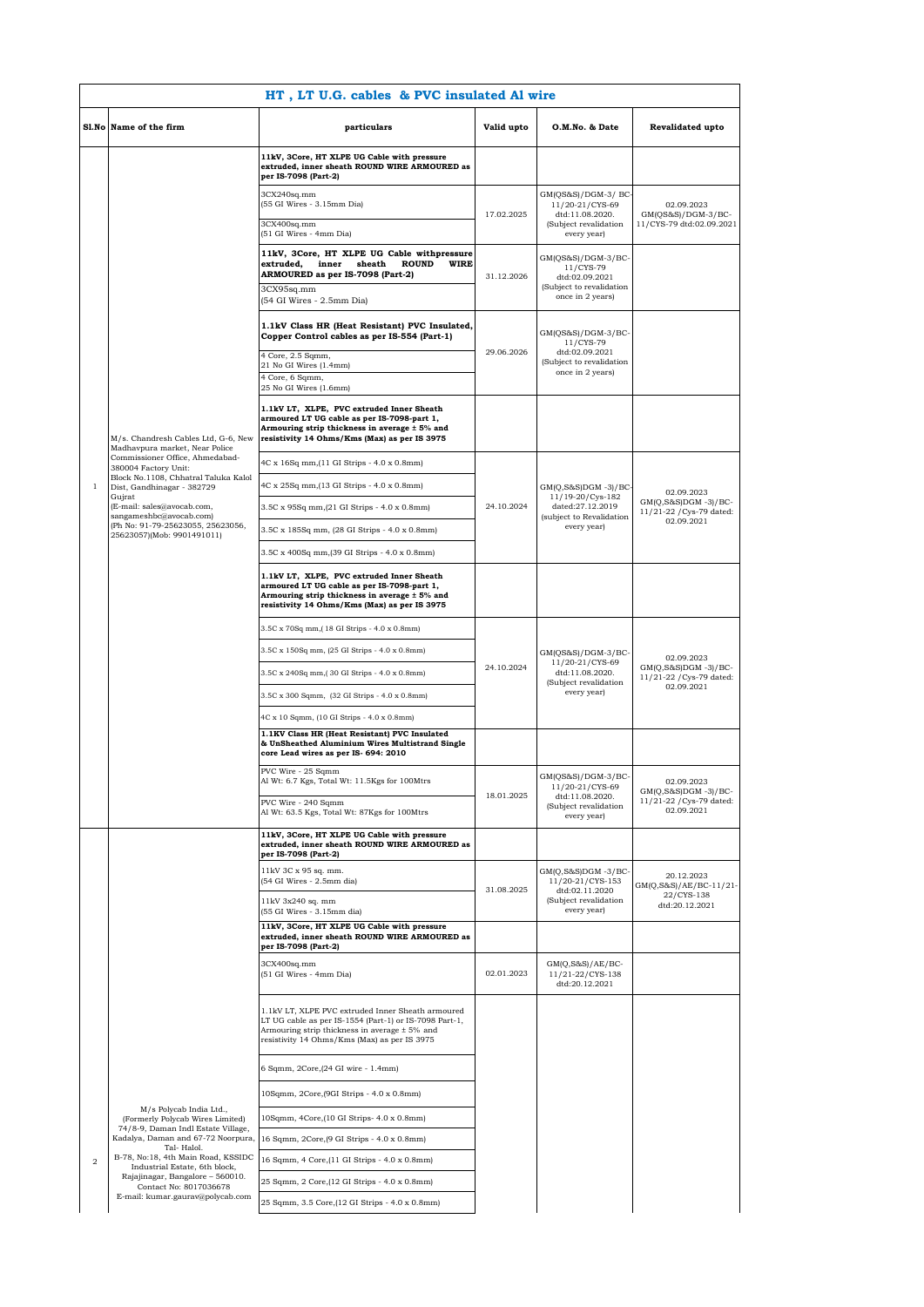|                |                                                                                                                                                                                                                                                | 25 Sqmm, 4 Core,(13 GI Strips - 4.0 x 0.8mm)                                                                                                                                              |            |                                                                                                      |                                                                     |
|----------------|------------------------------------------------------------------------------------------------------------------------------------------------------------------------------------------------------------------------------------------------|-------------------------------------------------------------------------------------------------------------------------------------------------------------------------------------------|------------|------------------------------------------------------------------------------------------------------|---------------------------------------------------------------------|
|                |                                                                                                                                                                                                                                                | 35 Sqmm, 3.5Core, (14 GI Strips - 4.0 x 0.8mm)                                                                                                                                            |            |                                                                                                      | 05.10.2022<br>GM(Q,S&S)/AE/BC-11/21-                                |
|                |                                                                                                                                                                                                                                                | 35 Sqmm, 4 Core, (15 GI Strips - 4.0 x 0.8mm)                                                                                                                                             | 05.10.2022 |                                                                                                      | 22/CYS-138<br>dtd:20.12.2021                                        |
|                |                                                                                                                                                                                                                                                | 50 Sqmm, 3.5 Core, (16 GI Strips - 4.0 x 0.8mm)                                                                                                                                           |            |                                                                                                      |                                                                     |
|                |                                                                                                                                                                                                                                                | 50 Sqmm, 4 Core, (17 GI Strips - 4.0 x 0.8mm)                                                                                                                                             |            |                                                                                                      |                                                                     |
|                |                                                                                                                                                                                                                                                | 70 Sqmm, 3.5 Core, (18 GI Strips - 4.0 x 0.8mm)                                                                                                                                           |            |                                                                                                      |                                                                     |
|                |                                                                                                                                                                                                                                                | 95 Sqmm, 3.5 Core, (21 GI Strips - 4.0 x 0.8mm)                                                                                                                                           |            |                                                                                                      |                                                                     |
|                |                                                                                                                                                                                                                                                | 120 Sqmm, 3.5Core, (23 GI Strips- 4.0 x 0.8mm)                                                                                                                                            |            |                                                                                                      |                                                                     |
|                |                                                                                                                                                                                                                                                |                                                                                                                                                                                           |            |                                                                                                      |                                                                     |
|                |                                                                                                                                                                                                                                                | 150 Sqmm, 3.5 Core, (25 GI Strips-4.0 x 0.8mm)                                                                                                                                            |            |                                                                                                      |                                                                     |
|                |                                                                                                                                                                                                                                                | 185 Sqmm, 3.5Core, (28 GI Strips - 4.0 x 0.8mm)                                                                                                                                           |            |                                                                                                      |                                                                     |
|                |                                                                                                                                                                                                                                                | 240Sqmm, 3.5 Core, (30 GI Strips - 4.0 x 0.8mm)                                                                                                                                           |            |                                                                                                      |                                                                     |
|                |                                                                                                                                                                                                                                                | 300 Sqmm, 3.5 Core, (32 GI Strips - 4.0 x 0.8mm)                                                                                                                                          |            |                                                                                                      |                                                                     |
|                |                                                                                                                                                                                                                                                | 400 Sqmm, 3.5 Core, (39 GI Strips - 4.0 x 0.8mm)                                                                                                                                          |            |                                                                                                      |                                                                     |
|                |                                                                                                                                                                                                                                                | 11kV, 3 Core, HT UG Cable pressure extruded, inner<br>sheath ROUND WIRE ARMOURED as per IS-7098<br>(Part-2)                                                                               |            |                                                                                                      | $GM(Q, S\&S)DGM -3)/BC$ -<br>11/20-21 / cys-255<br>dated:24.02.2021 |
|                |                                                                                                                                                                                                                                                | 3CX95sq.mm<br>(54 GI Wires - 2.5mm Dia)                                                                                                                                                   | 17.03.2022 |                                                                                                      | 17.03.2022                                                          |
|                |                                                                                                                                                                                                                                                | 3CX240sq.mm                                                                                                                                                                               |            | $GM(Q, S&S)DGM -4)/BC$<br>11/17-18 / cys-28                                                          |                                                                     |
|                |                                                                                                                                                                                                                                                | (55 GI Wires - 3.15mm Dia)                                                                                                                                                                | 23.01.2022 | dated:17.05.2017<br>(Subject revalidation<br>every year)                                             | 23.01.2022                                                          |
|                |                                                                                                                                                                                                                                                | 3C x 400 Sq mm,<br>(51 GI Wires - 4mm Dia)                                                                                                                                                | 12.07.2024 |                                                                                                      | 09.02.2023                                                          |
|                | M/s Havells India Ltd., 5th Floor, the<br>estate, #121-Dickenson road,<br>Bangalore-560 042, INDIA<br>(Factory Unit: A-461/462 & SP-<br>215, MIA, Alwar, Rajasthan- 301 030)<br>Contact No: 9036992727 (E-<br>mail:venkataraju.kt@havells.com) | 1.1kV LT, XLPE, PVC exutruted Inner Seath<br>armoured UG LT cable as per IS-7098-part 1,<br>Armouring strip thickness in average ± 5% and<br>resistivity 14 Ohms/Kms (Max) as per IS 3975 |            |                                                                                                      | $GM(Q, S\&S)DGM -3)/BC$ -<br>11/20-21 / cys-255<br>dated:24.02.2021 |
|                |                                                                                                                                                                                                                                                | 2C x 10 sq mm<br>(9 GI Strips - 4.0 x 0.8mm)                                                                                                                                              | 20.12.2021 | $GM(Q,S&S)DGM -3)/BC$<br>11/18-19/cys-69<br>dated:18.07.2019<br>(Subject revalidation<br>every year) | 20.12.2021                                                          |
| 3              |                                                                                                                                                                                                                                                | $4C \times 10$ sq mm<br>(10 GI Strips - 4.0 x 0.8mm)                                                                                                                                      | 10.01.2024 |                                                                                                      | 09.02.2023                                                          |
|                |                                                                                                                                                                                                                                                | 16 Sqmm, 4 Core,<br>(11 GI Strips - 4.0 x 0.8mm)                                                                                                                                          | 20.12.2021 |                                                                                                      | 20.12.2021                                                          |
|                |                                                                                                                                                                                                                                                | 25 Sqmm, 3.5 Core,<br>(12 GI Strips - 4.0 x 0.8mm)                                                                                                                                        | 20.07.2022 |                                                                                                      | 20.07.2022                                                          |
|                |                                                                                                                                                                                                                                                | 3.5C x 35 sq mm<br>(14 GI Strips - 4.0 x 0.8mm)                                                                                                                                           | 31.01.2024 |                                                                                                      | 09.02.2023                                                          |
|                |                                                                                                                                                                                                                                                | 4C x 50 sq mm<br>(17 GI Strips - 4.0 x 0.8mm)                                                                                                                                             | 20.12.2021 |                                                                                                      | 21.12.2021                                                          |
|                |                                                                                                                                                                                                                                                | 3.5C x 95 sq mm<br>(21 GI Strips - 4.0 x 0.8mm)                                                                                                                                           | 10.01.2024 |                                                                                                      | 09.02.2023                                                          |
|                |                                                                                                                                                                                                                                                | 3.5C x 150 sq mm<br>(25 GI Strips - 4.0 x 0.8mm)                                                                                                                                          | 29.01.2024 |                                                                                                      | 09.02.2023                                                          |
|                |                                                                                                                                                                                                                                                | 3.5C x185 sq mm                                                                                                                                                                           | 11.01.2024 |                                                                                                      | 09.02.2023                                                          |
|                |                                                                                                                                                                                                                                                | (28 GI Strips - 4.0 x 0.8mm)<br>3.5C x 240 sq mm                                                                                                                                          |            |                                                                                                      |                                                                     |
|                |                                                                                                                                                                                                                                                | (30 GI Strips - 4.0 x 0.8mm)                                                                                                                                                              | 10.01.2024 |                                                                                                      | 09.02.2023                                                          |
|                |                                                                                                                                                                                                                                                | 11kV, 3 x 95 sq. mm HT XLPE UG cable                                                                                                                                                      |            | $GM(Q,S&S)DGM -4)/BC$                                                                                |                                                                     |
| $\overline{4}$ | M/s Dynamic Cables Ltd., H-581-A-<br>592-A, Road No:6. VKI Area, Jaipur -<br>302013                                                                                                                                                            | 11kV, 3 x 240 sq. mm HT XLPE UG cable                                                                                                                                                     | 12.09.2022 | $11/17-18$ /cys-163<br>dated:07.10.2017<br>(Subject revalidation                                     | GM(QS&S)/DGM(El)-3/BC-<br>11/20-21/CYS-163<br>dtd:09.11.2020        |
|                |                                                                                                                                                                                                                                                | $11\mathrm{kV},\,3$ x $400$ sq. mm HT XLPE UG cable                                                                                                                                       |            | every year                                                                                           |                                                                     |
|                |                                                                                                                                                                                                                                                | Armoured LT UG Cable 1.1class                                                                                                                                                             |            |                                                                                                      |                                                                     |
|                |                                                                                                                                                                                                                                                | 4C x 16sq mm<br>3.5C x 95sq mm                                                                                                                                                            |            |                                                                                                      |                                                                     |
|                |                                                                                                                                                                                                                                                | 3.5C x 240sq mm                                                                                                                                                                           | 30.06.2022 |                                                                                                      |                                                                     |
|                |                                                                                                                                                                                                                                                | 3.5C x 400sq mm<br>$4C \times 25$ sq mm                                                                                                                                                   |            |                                                                                                      |                                                                     |
| 5              | M/s Insucon cables & Cond(P) Ltd., #<br>314-A, 3rd Floor, City centre, Sansar<br>chandra Road, Jaipur-302001,                                                                                                                                  | PVC Insulatec & Unsheathed Aluminium Wires,                                                                                                                                               |            | $GM(Q,S&S)DGM -4)/BC$<br>11/17-18 / cys-72<br>dated:11.07.2017                                       | 30.06.2022<br>GM(QS&S)/DGM-3/BC-                                    |
|                | Raj(Factory Unit: Road No:5A, F-61-63,                                                                                                                                                                                                         | Single Core Multistrand 1.1kV class                                                                                                                                                       |            | (Subject revalidation                                                                                | 11/20-21/CYS-169<br>dtd:12.11.2020                                  |
|                | Bindayaka Industrial Area, Jaipur-12)                                                                                                                                                                                                          | $1C \times 16$ sqmm<br>$1C \times 50$ sqmm                                                                                                                                                |            | every year                                                                                           |                                                                     |
|                |                                                                                                                                                                                                                                                | 1C x 95 sqmm                                                                                                                                                                              | 30.06.2022 |                                                                                                      |                                                                     |
|                |                                                                                                                                                                                                                                                | $1C x120$ sqmm<br>1C x 150 sqmm                                                                                                                                                           |            |                                                                                                      |                                                                     |
|                |                                                                                                                                                                                                                                                | 1C x 185 sqmm<br>1C x 240 sqmm                                                                                                                                                            |            |                                                                                                      |                                                                     |
|                |                                                                                                                                                                                                                                                | 11kV, 3Core, HT XLPE UG Cable with pressure                                                                                                                                               |            |                                                                                                      |                                                                     |
|                | M/s GEMSCAB INDUSTRIES LTD.,<br>No: 40, Rajasthani Udyog Nagar, G.T                                                                                                                                                                            | extruded, inner sheath ROUND WIRE ARMOURED as<br>per IS-7098 (Part-2)                                                                                                                     |            |                                                                                                      |                                                                     |
|                | Karnal Road, Delhi-110 033<br>(Factory unit: SP-4-868/869, RIICO<br>Industrial area, Pathredi (Bhiwadi),                                                                                                                                       | 3CX95sq.mm<br>(54 GI Wires - 2.5mm Dia)                                                                                                                                                   |            |                                                                                                      |                                                                     |
| 6              | P.O Tapukara, Dist, Alwar, Rajasthan)<br>Contact No: 7230085145, 7230085146                                                                                                                                                                    | 3CX240sq.mm<br>(55 GI Wires - 3.15mm Dia)                                                                                                                                                 | 05.07.2026 | GM(QS&S)/DGM-3/BC-<br>11/21-22/CYS-32<br>dtd:05.07.2021                                              |                                                                     |
|                | E-mail:bhiwadi@gemscab.com,                                                                                                                                                                                                                    |                                                                                                                                                                                           |            | .<br>Preklase ea municipales                                                                         |                                                                     |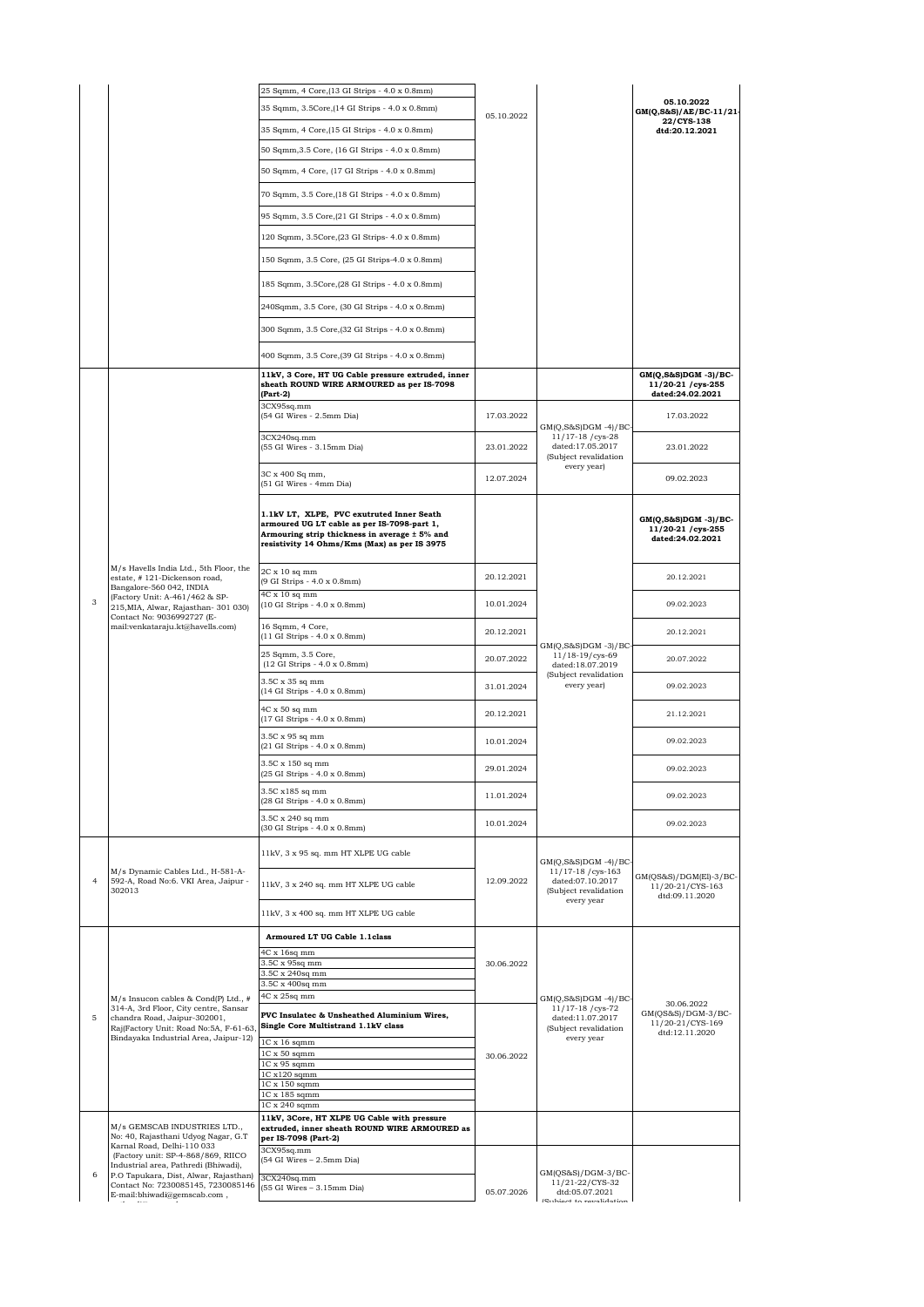|                | pathredi@gemscab.com                                                                                                                                                                                                                                                                                                                                     | 3CX400sq.mm<br>(51 GI Wires - 4mm Dia)                                                                                                                                                                                                                                                                                                                    |                                                                                                                       | (Subject to revaluation<br>once in 2 years)                                                             |                                                                          |
|----------------|----------------------------------------------------------------------------------------------------------------------------------------------------------------------------------------------------------------------------------------------------------------------------------------------------------------------------------------------------------|-----------------------------------------------------------------------------------------------------------------------------------------------------------------------------------------------------------------------------------------------------------------------------------------------------------------------------------------------------------|-----------------------------------------------------------------------------------------------------------------------|---------------------------------------------------------------------------------------------------------|--------------------------------------------------------------------------|
|                |                                                                                                                                                                                                                                                                                                                                                          | 1.1kV Class HR (Heat Resistant) PVC Insulated,<br>Copper Control cables as per IS-554 (Part-1)                                                                                                                                                                                                                                                            |                                                                                                                       |                                                                                                         |                                                                          |
|                |                                                                                                                                                                                                                                                                                                                                                          | 2 Core, 2.5 Sq mm<br>$(18$ No GI Wires $(1.4mm)$                                                                                                                                                                                                                                                                                                          |                                                                                                                       |                                                                                                         |                                                                          |
|                |                                                                                                                                                                                                                                                                                                                                                          | 4 Core, 2.5 Sq mm, (21 No GI Wires (1.4mm))                                                                                                                                                                                                                                                                                                               |                                                                                                                       |                                                                                                         | 16.08.2023<br>GM(QS&S)/DGM-3/BC-                                         |
|                |                                                                                                                                                                                                                                                                                                                                                          | 19 Core, 2.5 Sq mm, (36 No GI Wires (1.6mm))                                                                                                                                                                                                                                                                                                              | 22.04.2024                                                                                                            |                                                                                                         | 11/21-22/CYS-67<br>dtd:16.08.2021                                        |
|                |                                                                                                                                                                                                                                                                                                                                                          | 2 Core, 6 Sq mm, (24 No GI Wires (1.4mm))                                                                                                                                                                                                                                                                                                                 |                                                                                                                       |                                                                                                         |                                                                          |
|                | M/s Vishal cables Pvt Ltd.,<br>No:56, Gr. Floor, Ashoka Shopping<br>Centre, G.T. Hospital Complex, L.T.<br>Road, Mumbai - 400001<br>Factory Unit:<br>Plot No: E-41, Addl. Ambernath MIDC,<br>Anandnagar, Ambernath East-<br>421506, Thane, Maharashtra<br>Contact No: 0251-2620077<br>(E-mail: vishalcables@gmail.com)                                   | 4 Core, 16 Sq mm, (30 No GI Wires (1.6mm))                                                                                                                                                                                                                                                                                                                |                                                                                                                       | $GM(Q, S&S)DGM -3)/$<br>BC-11/19-20/cys-64<br>dated:11.07.2019<br>(Subject revalidation<br>every year)  |                                                                          |
| $\overline{7}$ |                                                                                                                                                                                                                                                                                                                                                          | 1.1kV LT, XLPE, PVC extruded Inner Sheath<br>armoured UG LT cable as IS-7098-part 1, Armouring<br>strip thickness in average ± 5% and resistivity 14<br>Ohms/Kms (Max) as per IS 3975                                                                                                                                                                     |                                                                                                                       |                                                                                                         |                                                                          |
|                |                                                                                                                                                                                                                                                                                                                                                          | 2C x 6 Sq mm, (24 GI wire - 1.4mm)                                                                                                                                                                                                                                                                                                                        |                                                                                                                       |                                                                                                         |                                                                          |
|                |                                                                                                                                                                                                                                                                                                                                                          | 4C x 16 Sq mm,<br>(11 GI Strips - 4.0 x 0.8mm)                                                                                                                                                                                                                                                                                                            | 22.04.2024                                                                                                            |                                                                                                         | 16.08.2023<br>$GM(QS&S)/DGM-3/BC-$                                       |
|                |                                                                                                                                                                                                                                                                                                                                                          | 3.5C x 95 Sq mm,<br>(21 GI Strips - 4.0 x 0.8mm)                                                                                                                                                                                                                                                                                                          |                                                                                                                       |                                                                                                         | 11/21-22/CYS-67<br>dtd:16.08.2021                                        |
|                |                                                                                                                                                                                                                                                                                                                                                          | 3.5C x 400 Sq mm,<br>(39 GI Strips - 4.0 x 0.8mm)                                                                                                                                                                                                                                                                                                         |                                                                                                                       |                                                                                                         |                                                                          |
|                | M/s Torrent Cables Limited,                                                                                                                                                                                                                                                                                                                              | 11kV, 3Core, HT XLPE UG Cable with pressure<br>extruded, inner sheath ROUND WIRE ARMOURED as<br>per IS-7098 (Part-2)                                                                                                                                                                                                                                      |                                                                                                                       |                                                                                                         |                                                                          |
| 8              | Yoginagar, Mission Road, Nadiad -<br>387002 Changed the Company name<br>to :M/s Torrent Power Limited,<br>Yoginagar, Mission Road, Nadiad -<br>387002, Gujarat                                                                                                                                                                                           | 3CX240sq.mm<br>(55 GI Wires - 3.15mm Dia)                                                                                                                                                                                                                                                                                                                 | 05.10.2022                                                                                                            | GM(QS&S)/DGM-3/BC-<br>11/19-20/CYS-116<br>dtd:18.09.2019                                                | 05.10.2022<br>$GM(QS&S)/DGM-3/BC-$<br>11/20-21/CYS-227<br>dtd:21.01.2021 |
|                |                                                                                                                                                                                                                                                                                                                                                          | 3CX400sq.mm<br>(51 GI Wires - 4mm Dia)                                                                                                                                                                                                                                                                                                                    | 20.05.2024                                                                                                            |                                                                                                         | 19.01.2023<br>$GM(QS&S)/DGM-3/BC-$<br>11/20-21/CYS-227<br>dtd:21.01.2021 |
|                | M/s Gupta Power Infrastructure Ltd.,<br>Registered Office:<br>EN-62, Sector V, 7th Floor, Salt Lake<br>City, Kolkatta-700091.<br>Works unit 1: IDOCD centre, khursha<br>752054, Odisha<br>Works unit 2: Nandanagar Industrial<br>Estate, Kashipur-244713,<br>Uttarakhand<br>E-mail: info@guptapower.com/<br>rhino@guptapower.com<br>Ph No:91-33-40657348 | 11kV, 3Core, HT XLPE UG Cable withpressure extruded,<br>inner sheath ROUND WIRE ARMOURED as per IS-7098<br>(Part-2)                                                                                                                                                                                                                                       |                                                                                                                       |                                                                                                         |                                                                          |
|                |                                                                                                                                                                                                                                                                                                                                                          | 3CX95sq.mm<br>(54 GI Wires - 2.5mm Dia)                                                                                                                                                                                                                                                                                                                   | 28.04.2026                                                                                                            | GM(QS&S)/DGM-3/BC-<br>11/21-22/CYS-12<br>dtd:28.04.2021<br>(Subject to revalidation<br>once in 2 years) |                                                                          |
|                |                                                                                                                                                                                                                                                                                                                                                          | 3CX240sq.mm<br>(55 GI Wires - 3.15mm Dia)                                                                                                                                                                                                                                                                                                                 |                                                                                                                       |                                                                                                         |                                                                          |
|                |                                                                                                                                                                                                                                                                                                                                                          | 3CX400sq.mm<br>(51 GI Wires - 4mm Dia)                                                                                                                                                                                                                                                                                                                    |                                                                                                                       |                                                                                                         |                                                                          |
| 9              |                                                                                                                                                                                                                                                                                                                                                          | 1.1kV LT, XLPE PVC extruded Inner Sheath armoured UG<br>LT cable as per IS-1554 (Part-1) or IS-7098 Part-1,<br>Armouring strip thickness in average ± 5% and<br>resistivity 14 Ohms/Kms (Max) as per IS-3975                                                                                                                                              | GM(QS&S)/DGM-3/BC-<br>28.04.2026<br>11/21-22/CYS-12<br>dtd:28.04.2021<br>(Subject to revalidation<br>once in 2 years) |                                                                                                         |                                                                          |
|                |                                                                                                                                                                                                                                                                                                                                                          | 185Sqmm, 3.5 Core,<br>(28 GI Strips - 4.0 x 0.8mm)                                                                                                                                                                                                                                                                                                        |                                                                                                                       |                                                                                                         |                                                                          |
|                |                                                                                                                                                                                                                                                                                                                                                          | 240Sqmm, 3.5 Core,<br>(30 GI Strips - 4.0 x 0.8mm)                                                                                                                                                                                                                                                                                                        |                                                                                                                       |                                                                                                         |                                                                          |
|                |                                                                                                                                                                                                                                                                                                                                                          | 400Sqmm, 3.5 Core,<br>(39 GI Strips - 4.0 x 0.8mm)                                                                                                                                                                                                                                                                                                        | 30.05.2023                                                                                                            |                                                                                                         |                                                                          |
|                |                                                                                                                                                                                                                                                                                                                                                          | Armoured XLPE insulated LT UG Cable 1.1kV Class                                                                                                                                                                                                                                                                                                           |                                                                                                                       |                                                                                                         | GM(QS&S)/DGM-3/BC-<br>11/20-21/CYS-214<br>dtd:08.01.2021                 |
|                |                                                                                                                                                                                                                                                                                                                                                          | 10 Sqmm, 4 Core                                                                                                                                                                                                                                                                                                                                           | 29.12.2021                                                                                                            |                                                                                                         | 29.12.2021                                                               |
|                |                                                                                                                                                                                                                                                                                                                                                          | 16 Sqmm, 2 Core<br>16 Sqmm, 4 Core                                                                                                                                                                                                                                                                                                                        | 17.08.2022<br>28.12.2021                                                                                              |                                                                                                         | 17.08.2022<br>28.12.2021                                                 |
|                |                                                                                                                                                                                                                                                                                                                                                          | 25 Sqmm, 4 Core<br>35 Sqmm, 3.5 Core                                                                                                                                                                                                                                                                                                                      | 03.01.2022                                                                                                            | GM(QS&S)/DGM-3/BC-<br>11/17-18/CYS-137                                                                  | 03.01.2022                                                               |
|                |                                                                                                                                                                                                                                                                                                                                                          | 50 Sqmm, 3.5 Core                                                                                                                                                                                                                                                                                                                                         |                                                                                                                       | dtd:20.09.2017                                                                                          |                                                                          |
|                |                                                                                                                                                                                                                                                                                                                                                          | 70 Sqmm, 3.5 Core<br>95 Sqmm, 3.5 Core                                                                                                                                                                                                                                                                                                                    | 17.08.2022                                                                                                            |                                                                                                         |                                                                          |
|                |                                                                                                                                                                                                                                                                                                                                                          | 150 Sqmm, 3.5 Core                                                                                                                                                                                                                                                                                                                                        |                                                                                                                       |                                                                                                         | 17.08.2022                                                               |
|                |                                                                                                                                                                                                                                                                                                                                                          | 185 Sqmm, 3.5 Core<br>240 Sqmm, 3.5 Core                                                                                                                                                                                                                                                                                                                  |                                                                                                                       |                                                                                                         |                                                                          |
| 10             | M/s KEI Industries Ltd, Okhla industrial<br>Area Phase-1, New Delhi Factory Unit: SP-<br>919/920/922, RIICI Industrial Area,<br>Ph:III, Bhiwadi Distt. Alwar-3010109                                                                                                                                                                                     | 300 Sqmm, 3.5 Core                                                                                                                                                                                                                                                                                                                                        | 22.06.2022                                                                                                            |                                                                                                         | 22.06.2022                                                               |
|                |                                                                                                                                                                                                                                                                                                                                                          | 400 Sqmm, 3.5 Core                                                                                                                                                                                                                                                                                                                                        | 18.07.2022                                                                                                            |                                                                                                         | 18.07.2022                                                               |
|                |                                                                                                                                                                                                                                                                                                                                                          | 11kV, 3 Core, HTUG Cable for insulations<br>High quality clean XLPE compound shall be used (Free from<br>microvoids, Moisture<br>content, ambers and contaminations) with<br>pressure extruded, inner sheath ROUND<br>WIRE ARMOURED as per IS-7098 (Part-2)<br>Armouring wires dia in average ± 2.5% and resistivity 14.0<br>Ohms/KM (Max) as per IS-3975 |                                                                                                                       |                                                                                                         |                                                                          |
|                |                                                                                                                                                                                                                                                                                                                                                          | 3 x 95 Sqmm,<br>(54 GI Wires - 2.5mm Dia)                                                                                                                                                                                                                                                                                                                 | 29.06.2025<br>(Subject to                                                                                             |                                                                                                         | 07.01.2023<br>GM(QS&S)/DGM-3/BC-                                         |
|                |                                                                                                                                                                                                                                                                                                                                                          | 3 x 240 Sqmm,<br>(55 GI Wires - 3.15mm Dia)                                                                                                                                                                                                                                                                                                               | revalidation<br>every year)                                                                                           | GM(QS&S)/DGM-3/BC-<br>11/20-21/CYS-56                                                                   | 11/20-21/CYS-214<br>dtd:08.01.2021                                       |
|                |                                                                                                                                                                                                                                                                                                                                                          | $3x400sq$ mm<br>(51 GI wires - 4mm Dia)                                                                                                                                                                                                                                                                                                                   | 10.07.2022                                                                                                            | dtd:03.07.2020                                                                                          | 10.07.2022<br>GM(QS&S)/DGM-3/BC-<br>11/20-21/CYS-214<br>dtd:08.01.2021   |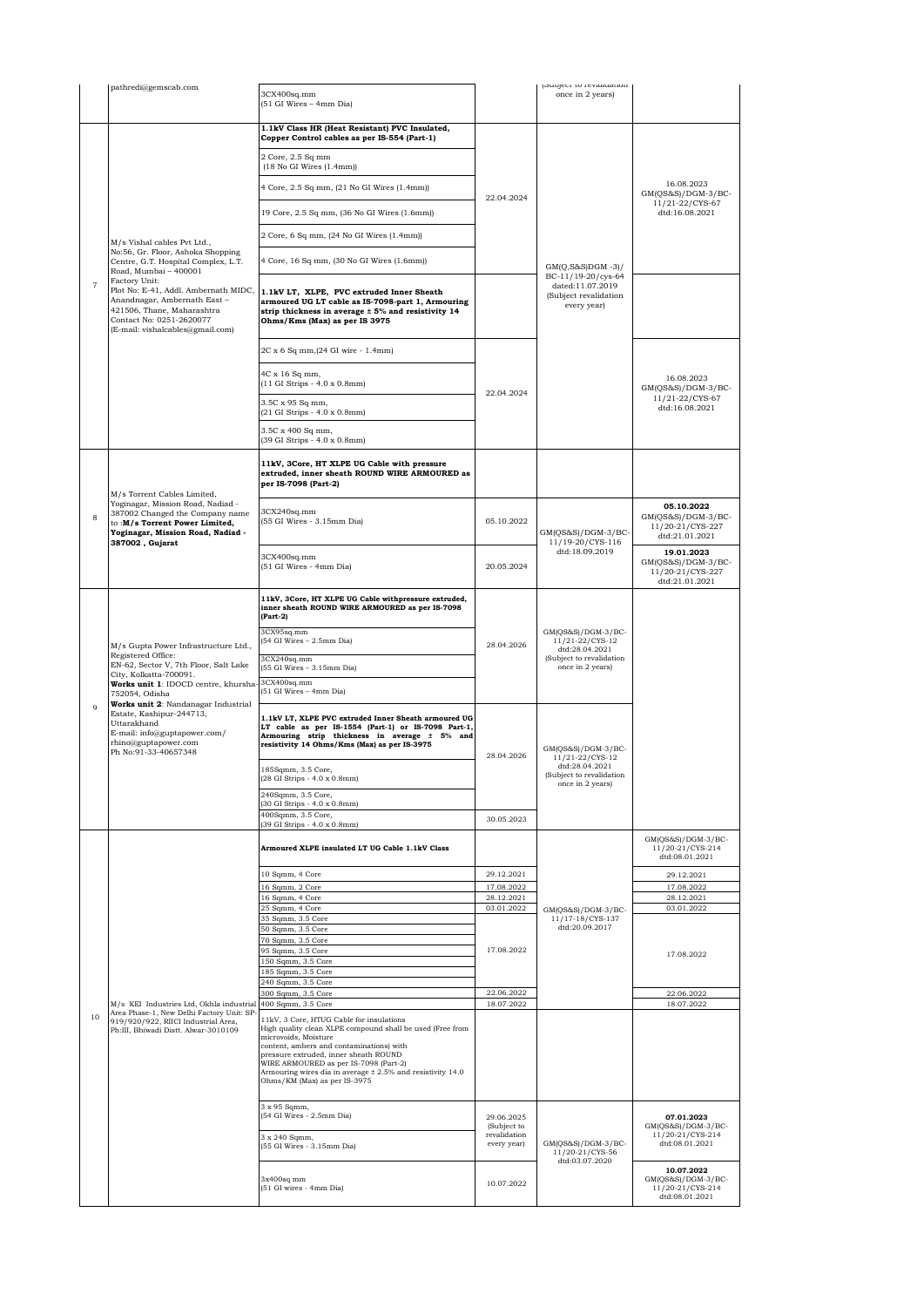| 11 | M/s Finolex Cables Limited, 26/27,<br>Mumbai Pune Road, Pimpri, Pune-411<br>018                                                                                          | 11kV, 3Core, HT XLPE UG Cable with pressure extruded,<br>inner sheath ROUND WIRE ARMOURED as per IS-7098<br>$(Part-2)$<br>3CX95sq.mm                                                                             | 27.11.2023<br>(Subject to<br>revalidation<br>every year) | GM(QS&S)/DGM-3/BC-<br>11/19-20/CYS-188<br>dtd:01.01.2020                                                            |                                                               |
|----|--------------------------------------------------------------------------------------------------------------------------------------------------------------------------|------------------------------------------------------------------------------------------------------------------------------------------------------------------------------------------------------------------|----------------------------------------------------------|---------------------------------------------------------------------------------------------------------------------|---------------------------------------------------------------|
|    |                                                                                                                                                                          | (54 GI Wires - 2.5mm Dia)                                                                                                                                                                                        |                                                          |                                                                                                                     |                                                               |
|    |                                                                                                                                                                          | 11kV, 3 Core, HTUG Cable fwith<br>pressure extruded, inner sheeth ROUND<br>WIRE ARMOURED as per IS-7098 (Part-2)                                                                                                 |                                                          |                                                                                                                     |                                                               |
|    |                                                                                                                                                                          | 3Cx95 Sqmm, (54 GI Wires - 2.5mm Dia)                                                                                                                                                                            | 03.01.2022                                               | GM(QS&S)/DGM-4/BC-<br>11/18-19/CYS-27                                                                               | 03.01.2022                                                    |
|    |                                                                                                                                                                          | 3Cx240 Sqmm, (55 GI Wires - 3.15mm Dia)                                                                                                                                                                          |                                                          | dtd:28.05.2017                                                                                                      | GM(QS&S)/DGM-3/BC-<br>11/20-21/CYS-218                        |
|    |                                                                                                                                                                          | 11kV 3 x 400 sq.mm(51 GI Wires - 4mm Dia)                                                                                                                                                                        |                                                          |                                                                                                                     | dtd:11.01.2021                                                |
|    |                                                                                                                                                                          | 16 Sqmm, 4 Core,<br>1.1kV LT XLPE UG cable<br>(11 GI Strips - 4.0 x 0.8mm)                                                                                                                                       |                                                          |                                                                                                                     |                                                               |
|    |                                                                                                                                                                          | 25 Sqmm, 3.5 Core,<br>1.1kV LT XLPE UG cable<br>(12 GI Strips - 4.0 x 0.8mm)                                                                                                                                     |                                                          |                                                                                                                     |                                                               |
| 12 | M/s KEC International Limited(Cables<br>Division), Survey No:803, Village:<br>Godampura Taluka - Salvi Dist, Vadodara<br>$-391520.$                                      | 25 Sqmm, 4 Core,<br>1.1kV LT XLPE UG cable<br>(13 GI Strips - 4.0 x 0.8mm)                                                                                                                                       |                                                          |                                                                                                                     |                                                               |
|    |                                                                                                                                                                          | 50 Sqmm, 3.5 Core,<br>1.1kV LT XLPE UG cable<br>(16 GI Strips - 4.0 x 0.8mm)                                                                                                                                     | 08.01.2022                                               | $GM(QS&S)/DGM-3/BC-$<br>11/20-21CYS-217<br>dtd:11.01.2021                                                           |                                                               |
|    |                                                                                                                                                                          | 50 Sqmm, 4 Core,<br>1.1kV LT XLPE UG cable<br>(17 GI Strips - 4.0 x 0.8mm)                                                                                                                                       |                                                          |                                                                                                                     |                                                               |
|    |                                                                                                                                                                          | 95 Sqmm, 3.5 Core,<br>1.1kV LT XLPE UG cable<br>(21 GI Strips - 4.0 x 0.8mm)                                                                                                                                     |                                                          |                                                                                                                     |                                                               |
|    |                                                                                                                                                                          | 240 Sqmm, 3.5 Core,<br>1.1kV LT XLPE UG cable<br>(30 GI Strips - 4.0 x 0.8mm)                                                                                                                                    |                                                          |                                                                                                                     |                                                               |
|    |                                                                                                                                                                          | 1.1kV LT, XLPE PVC extruded Inner Sheath armoured LT UG<br>cable as per IS-1554 (Part-1) or IS-7098 Part-1, Armouring<br>strip thickness in average $\pm$ 5% and resistivity 14<br>Ohms/Kms (Max) as per IS 3975 |                                                          | 21.11.2024<br>GM(Q,S&S)DGM -3)/ BC-<br>11/19-20/cys-205<br>dated:04.02.2020<br>(Subject revalidation every<br>year) |                                                               |
| 13 | M/s Fortune Art Wires & Cables Pvt Ltd.,<br>Plot No: 215/A, phase - II, IDA,<br>Chelapally, Hyderabad - 500051.<br>Ph No: 8374098833.<br>E-mail: smbasha@facables.com    | 10Sqmm, 4Core, (10 GI Strips- 4.0 x 0.8mm)<br>16 Sqmm, 4 Core, (11 GI Strips - 4.0 x 0.8mm)<br>25 Sqmm, 3.5 Core, (12 GI Strips - 4.0 x 0.8mm)                                                                   |                                                          |                                                                                                                     |                                                               |
|    |                                                                                                                                                                          | 25 Sqmm, 4 Core, (13 GI Strips - 4.0 x 0.8mm)<br>35 Sqmm, 3.5Core, [14 GI Strips - 4.0 x 0.8mm]<br>50 Sqmm, 3.5 Core, (16 GI Strips - 4.0 x 0.8mm)<br>70 Sqmm, 3.5 Core, (18 GI Strips - 4.0 x 0.8mm)            |                                                          |                                                                                                                     |                                                               |
|    |                                                                                                                                                                          | 95 Sqmm, 3.5 Core, (21 GI Strips - 4.0 x 0.8mm)<br>120 Sqmm, 3.5Core, (23 GI Strips- 4.0 x 0.8mm)<br>150 Sqmm, 3.5 Core, (25 GI Strips-4.0 x 0.8mm)                                                              |                                                          |                                                                                                                     |                                                               |
|    |                                                                                                                                                                          | 185 Sqmm, 3.5Core, (28 GI Strips - 4.0 x 0.8mm)<br>300 Sqmm, 3.5 Core, (32 GI Strips- 4.0 x 0.8mm)                                                                                                               |                                                          |                                                                                                                     |                                                               |
|    |                                                                                                                                                                          | 400 Sqmm, 3.5 Core, (39 GI Strips- 4.0 x 0.8mm)<br>1.1kV Class HR (Heat Resistant) PVC Insulated, Copper                                                                                                         |                                                          |                                                                                                                     |                                                               |
|    |                                                                                                                                                                          | Control cables as per IS-554 (Part-1)                                                                                                                                                                            |                                                          |                                                                                                                     |                                                               |
|    |                                                                                                                                                                          | 10Core, 2.5 Sqmm, 28 No GI Wires (1.6mm)<br>11kV HT XLPE UG cable                                                                                                                                                | 13.12.2023                                               |                                                                                                                     |                                                               |
|    |                                                                                                                                                                          | (Round & Flat Armour)<br>3C x 400sq mm                                                                                                                                                                           | 09.08.2022                                               |                                                                                                                     |                                                               |
|    | M/s Laser power & Infra Pvt Ltd, 4A,<br>Pollock street, 3rd floor, Kolkata-700001<br>(Unit-1: Biprannapara, Jalan complex,<br>P.S. Domjur, Hawrah-711411, Unit II: NH-   | 1.1kV LT XLPE UG Cable                                                                                                                                                                                           |                                                          | GM(Q,S&S)DGM -3)/ BC-<br>11/19-20/cys-205<br>dated:04.02.2020                                                       |                                                               |
| 14 |                                                                                                                                                                          | 3.5C x 240sq mm<br>4C x 16sq mm                                                                                                                                                                                  | 14.09.2022                                               |                                                                                                                     | 13.03.2021<br>GM(Q,S&S)DGM -3)/ BC-                           |
|    | 6, Poly Park, Dhulagori, Howrah-711302)                                                                                                                                  | $4C \times 10$ sq mm<br>4C x 50sq mm                                                                                                                                                                             | 14.09.2022                                               | (Subject revalidation every                                                                                         | 11/19-20/cys-225<br>dated:13.03.2020                          |
|    |                                                                                                                                                                          | 4C x 6sq mm                                                                                                                                                                                                      |                                                          | year)                                                                                                               |                                                               |
|    | Registered Office: 204&205, Shivam                                                                                                                                       | 4C x 25sq mm                                                                                                                                                                                                     |                                                          |                                                                                                                     |                                                               |
| 15 | House, Karmpura, Commercial Complex,<br>New Delhi-15<br>(Factory Unit: E-418 to E-421, Indutrial<br>Area Chopanki, Biwadi Distt.<br>Alwar(Rajasthan)-301019.             | 1.1kV LT, XLPE PVC extruded Inner Sheath armoured<br>LT UG cable as per IS-1554 (Part-1) or IS-7098 Part-1,<br>Armouring strip thickness in average ± 5% and<br>resistivity 14 Ohms/Kms (Max) as per IS 3975     |                                                          | GM(Q,S&S)DGM -3)/ BC-<br>11/20-21/cys-49<br>dated:19.06.2020<br>(Subject revalidation every                         |                                                               |
|    |                                                                                                                                                                          | 300Sq mm, 3.5Core<br>(32GI Strips - 4.0 x 0.8mm)                                                                                                                                                                 | 05.07.2024                                               | year)                                                                                                               |                                                               |
|    | M/s Apar Industries limited,<br>(Unit Uniflex Cables) No: 301/306,<br>Panorama complex R.C Dutt road,                                                                    | 6.35/11kV HT XLPE UG Cable                                                                                                                                                                                       |                                                          | GM(Q,S&S)DGM -3)/BC-                                                                                                |                                                               |
| 16 | Vadodara 39000<br>(Factory Unit: Plot no: 158/163, GIDC,<br>Umergaon Dist, Valsad, Gujrarat -<br>396171)<br>(Ph.No91(080)23443932/9986049678<br>email-kr.sanjay@apar.com | 3x95 sq.mm, 3x240sq mm & 3x400sq mm, 11kV HT<br>XLPE U.G. Cable                                                                                                                                                  | 30.07.2025                                               | 11/20-21/cys-140<br>dated:15.10.2020<br>(subject to revalidation<br>every year)                                     |                                                               |
|    |                                                                                                                                                                          | 1.1kV XLPE or Heat resistance PVC Insulated PVC<br>extruded inner sheath Armoured LT UG Cable<br>$2C \times 10$ sqmm                                                                                             |                                                          |                                                                                                                     |                                                               |
|    |                                                                                                                                                                          | 4C x 10sq mm                                                                                                                                                                                                     |                                                          |                                                                                                                     |                                                               |
|    |                                                                                                                                                                          | 4C x 16sq mm<br>4C x25sq mm                                                                                                                                                                                      |                                                          |                                                                                                                     | 04.10.2023                                                    |
|    |                                                                                                                                                                          | 4C x 50sq mm                                                                                                                                                                                                     | 11.06.2025                                               |                                                                                                                     | $GM(Q,S&S)DGM -3)/BC-$<br>11/21-22/cys-98<br>dated:04.10.2021 |
|    |                                                                                                                                                                          | 4C x 95sq mm<br>3.5C x 50sq mm                                                                                                                                                                                   |                                                          |                                                                                                                     |                                                               |
|    |                                                                                                                                                                          | 3.5C x 70 sq mm                                                                                                                                                                                                  |                                                          |                                                                                                                     |                                                               |
|    | M/s Prime Cable Industries Pvt Ltd., E-<br>894, 895, D.S.I.I.D.C. Industrial Area,                                                                                       | 3.5C x 95 sq mm<br>3.5C x 120 sq mm                                                                                                                                                                              |                                                          | GM(Q,S&S)DGM -3)/ BC-                                                                                               |                                                               |
| 17 | Narela, Delhi - 110040<br>Ph No:011-27318598,                                                                                                                            | 3.5C x 150sq mm                                                                                                                                                                                                  |                                                          | 11/20-21/cys-142<br>dated:17.10.2020                                                                                |                                                               |
|    | ووددت والمتابعة والمتحدد ومستقدمات والمستراة والمناو                                                                                                                     | 3.5C x 240sq mm                                                                                                                                                                                                  |                                                          | (0, 1)                                                                                                              |                                                               |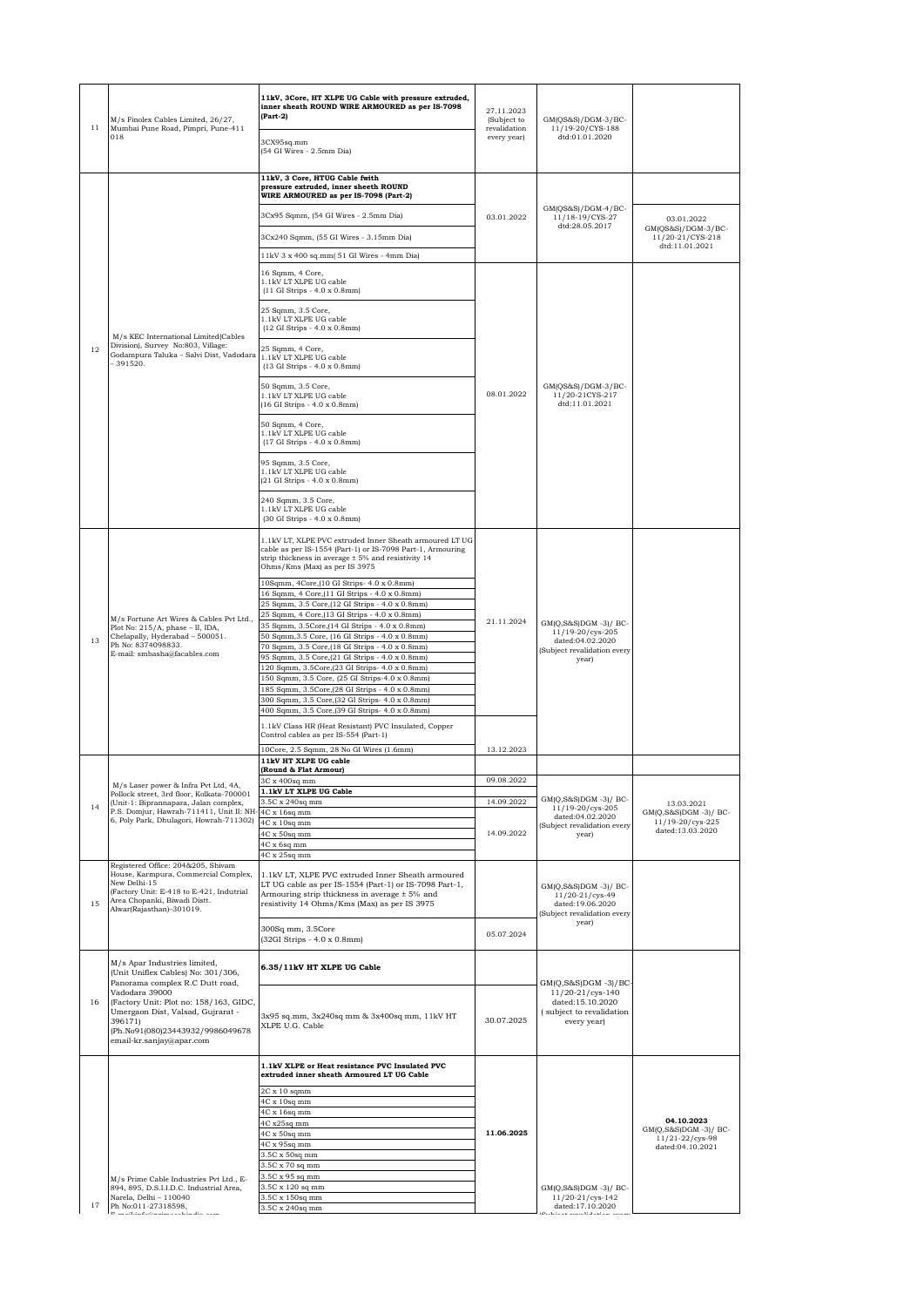|    | E-mail:info@primecabindia.com,                                                                                                                                                                                                                                                           |                                                                                                                                                                                                              |            | Subject revalidation every                                                                                 |                                                         |
|----|------------------------------------------------------------------------------------------------------------------------------------------------------------------------------------------------------------------------------------------------------------------------------------------|--------------------------------------------------------------------------------------------------------------------------------------------------------------------------------------------------------------|------------|------------------------------------------------------------------------------------------------------------|---------------------------------------------------------|
|    | primecableindustries@gmail.com                                                                                                                                                                                                                                                           | 1.1kV class Heat Resistant or PVC Insulated and<br><b>Unsheathed Aluminium Wires Multistrand Single Core</b><br><b>Lead Wires</b>                                                                            |            | year)                                                                                                      |                                                         |
|    |                                                                                                                                                                                                                                                                                          | $1C \times 16$ sqmm<br>1C x 25 sqmm                                                                                                                                                                          |            |                                                                                                            |                                                         |
|    |                                                                                                                                                                                                                                                                                          | 1C x 35 sqmm                                                                                                                                                                                                 |            |                                                                                                            |                                                         |
|    |                                                                                                                                                                                                                                                                                          | 1C x50 sqmm                                                                                                                                                                                                  |            |                                                                                                            | 04.10.2023                                              |
|    |                                                                                                                                                                                                                                                                                          | $1C \times 70$ sqmm<br>1C x 95 sqmm                                                                                                                                                                          | 30.11.2025 |                                                                                                            | GM(Q,S&S)DGM -3)/ BC-<br>11/21-22/cys-98                |
|    |                                                                                                                                                                                                                                                                                          | 1C x 120 sqmm                                                                                                                                                                                                |            |                                                                                                            | dated:04.10.2021                                        |
|    |                                                                                                                                                                                                                                                                                          | 1C x 150 sqmm<br>1C x 185 sqmm                                                                                                                                                                               |            |                                                                                                            |                                                         |
|    |                                                                                                                                                                                                                                                                                          | 1C x 240 sqmm                                                                                                                                                                                                |            |                                                                                                            |                                                         |
| 18 | M/s Shanti Insulated Cable Co., C/o.<br>Arihant Cable Corporation, No:B-24/1,<br>JHILMIL Industrial Area, Shahdara,<br>Delhi - 110095 (Ph No:9311177331)                                                                                                                                 | 2C x 4sq mm to 3.5C x 400sq mm PVC Insulated and<br>sheathed armour cable with Aluminium conductor                                                                                                           | 12.03.2023 | GM(Q,S&S)DGM -4)/ BC-<br>$11/18 - 19/cys - 06$<br>dated:13.04.2018<br>(Subject revalidation every<br>year) | 12.03.2023<br>GM(Q,S&S)DGM -3)/ BC-<br>11/20-21/cys-201 |
|    |                                                                                                                                                                                                                                                                                          | 2Cx 0.5sq mm to 4C x 185sq mm PVC insulated and<br>sheathed flexible cable of copper conductor                                                                                                               |            |                                                                                                            | dated:23.12.2020                                        |
| 19 | M/s Keli Flex Cables, C/o. Arihant Cable<br>Corporation, No: A-34, 2nd Floor, Jhimil,                                                                                                                                                                                                    | 1C x 0.5sq mm to 1C x 400sq mm PVC Insulated<br>sheathed flexible cable with copper conductor                                                                                                                | 23.01.2023 | GM(Q,S&S)DGM -4)/ BC-<br>11/18-19/cys-07<br>dated:13.04.2018                                               | 23.01.2023<br>GM(Q,S&S)DGM -3)/ BC-<br>11/20-21/cys-183 |
|    | Indl. Area, Shadara, Delhi - 110095.                                                                                                                                                                                                                                                     | 2C x 0.5sq mm to 24C x 0.5sq mm PVC Insulated<br>Unsheathed flexible cable with copper conductor                                                                                                             |            | (Subject revalidation every<br>year)                                                                       | dated:09.12.2020                                        |
|    |                                                                                                                                                                                                                                                                                          | 11kV, 3Core, HT XLPE UG Cable with pressure<br>extruded, inner sheath ROUND WIRE ARMOURED as<br>per IS-7098 (Part-2)                                                                                         |            |                                                                                                            |                                                         |
|    |                                                                                                                                                                                                                                                                                          | 3CX95sq.mm<br>(54 GI Wires - 2.5mm Dia)                                                                                                                                                                      |            |                                                                                                            |                                                         |
|    |                                                                                                                                                                                                                                                                                          | 3CX240sq.mm                                                                                                                                                                                                  |            | GM(Q,S&S)DGM-3)/ BC-                                                                                       |                                                         |
|    |                                                                                                                                                                                                                                                                                          | (55 GI Wires - 3.15mm Dia)                                                                                                                                                                                   | 06.12.2025 | 11/21-22/cys-129<br>dated:07.12.2021                                                                       |                                                         |
|    |                                                                                                                                                                                                                                                                                          | 3C x 400 Sqmm<br>(51 GI Wires - 4mm Dia)                                                                                                                                                                     |            |                                                                                                            |                                                         |
|    | M/s SPM Power & Telecom Pvt Ltd., Regd<br>Office: Plot NoA-28/1/12, Road No.15,<br>I.D.A., Nacharam, Hydrabad - 500076<br>(Factory Unit: Sy No.245 & 246,<br>Ramanthapur Village, Chegunta,<br>Yelsurthy Mandal)<br>Contact No:<br>91 40 29702652, 29702657<br>E-mail: info@spmcables.in | 1.1kV LT, XLPE PVC exutruted Inner Sheath armoured<br>UG LT cable as per IS-1554 (Part-1) or IS-7098 Part-1,<br>Armouring stripthickness in average ± 5% and resistivity<br>14 Ohms/Kms (Max) as per IS-3975 |            |                                                                                                            |                                                         |
|    |                                                                                                                                                                                                                                                                                          | 10 Sqmm, 4 Core,<br>(10 GI Strips - 4.0 x 0.8mm)                                                                                                                                                             | 07.04.2022 | GM(Q,S&S)DGM -3)/ BC-<br>$11/20 - 21$ /cys-02<br>dated:08.04.2021                                          |                                                         |
|    |                                                                                                                                                                                                                                                                                          | 16 Sqmm, 4 Core,<br>(11 GI Strips - 4.0 x 0.8mm)                                                                                                                                                             |            |                                                                                                            |                                                         |
| 20 |                                                                                                                                                                                                                                                                                          | 50 Sqmm, 3.5 Core,<br>(16 GI Strips - 4.0 x 0.8mm)                                                                                                                                                           |            |                                                                                                            |                                                         |
|    |                                                                                                                                                                                                                                                                                          | 25 Sqmm, 4 Core,<br>(13 GI Strips - 4.0 x 0.8mm)                                                                                                                                                             |            |                                                                                                            |                                                         |
|    |                                                                                                                                                                                                                                                                                          | 70 Sqmm, 3.5 Core,<br>(18 GI Strips - 4.0 x 0.8mm)                                                                                                                                                           |            |                                                                                                            |                                                         |
|    |                                                                                                                                                                                                                                                                                          | 95 Sqmm, 3.5 Core,<br>(21 GI Strips - 4.0 x 0.8mm)                                                                                                                                                           |            |                                                                                                            |                                                         |
|    |                                                                                                                                                                                                                                                                                          | 120 Sqmm, 3.5 Core,<br>(23 GI Strips - 4.0 x 0.8mm)                                                                                                                                                          |            |                                                                                                            |                                                         |
|    |                                                                                                                                                                                                                                                                                          | 150 Sqmm, 3.5 Core,<br>(25 GI Strips - 4.0 x 0.8mm)                                                                                                                                                          |            |                                                                                                            |                                                         |
|    |                                                                                                                                                                                                                                                                                          | 185 Sqmm, 3.5 Core,<br>(28 GI Strips - 4.0 x 0.8mm)                                                                                                                                                          |            |                                                                                                            |                                                         |
|    |                                                                                                                                                                                                                                                                                          | 240 Sqmm, 3.5 Core,<br>(30 GI Strips - 4.0 x 0.8mm)                                                                                                                                                          |            |                                                                                                            |                                                         |
|    |                                                                                                                                                                                                                                                                                          | 300 Sqmm, 3.5 Core,<br>(32 GI Strips - 4.0 x 0.8mm)                                                                                                                                                          |            |                                                                                                            |                                                         |
|    |                                                                                                                                                                                                                                                                                          | 1.1kV LT, XLPE, PVC extruded Inner Sheath armoured<br>UG LT cable as IS-7098-part 1, Armouring strip thickness<br>in average ± 5% and resistivity 14 Ohms/Kms (Max) as<br>per IS 3975                        |            |                                                                                                            |                                                         |
|    |                                                                                                                                                                                                                                                                                          | 400 Sqmm, 3.5 Core,                                                                                                                                                                                          |            |                                                                                                            |                                                         |
|    | M/s Vardhman Cables & Conductors.,<br>129/C, Shinoli(B.K), Taluk:Chandgad,                                                                                                                                                                                                               | (39 GI Strips - 4.0 x 0.8mm)<br>16 Sqmm, 4 Core,                                                                                                                                                             |            |                                                                                                            |                                                         |
| 21 | Dist: Kolhapur, Maharashtra - 416507<br>Contact No:                                                                                                                                                                                                                                      | (11 GI Strips - 4.0 x 0.8mm)                                                                                                                                                                                 |            |                                                                                                            |                                                         |
|    | (02320) 236444/236482                                                                                                                                                                                                                                                                    | 95 Sqmm, 3.5 Core,<br>(21 GI Strips - 4.0 x 0.8mm)                                                                                                                                                           |            |                                                                                                            |                                                         |
|    | E-mail: bharatcab@gmail.com                                                                                                                                                                                                                                                              | 120 Sqmm, 3.5 Core,<br>(23 GI Strips - 4.0 x 0.8mm)                                                                                                                                                          | 29.12.2021 | $GM(QS&S)DGM(EL, -3)$<br>/BC-11/20-21/Cys-205                                                              |                                                         |
|    |                                                                                                                                                                                                                                                                                          | 185 Sqmm, 3.5 Core,                                                                                                                                                                                          |            | dated:29.12.2020                                                                                           |                                                         |
|    |                                                                                                                                                                                                                                                                                          | (28 GI Strips - 4.0 x 0.8mm)<br>240 Sqmm, 3.5 Core,                                                                                                                                                          |            |                                                                                                            |                                                         |
|    |                                                                                                                                                                                                                                                                                          | (30 GI Strips - 4.0 x 0.8mm)                                                                                                                                                                                 |            |                                                                                                            |                                                         |
|    |                                                                                                                                                                                                                                                                                          | 300 Sqmm, 3.5 Core,<br>(32 GI Strips - 4.0 x 0.8mm)                                                                                                                                                          |            |                                                                                                            |                                                         |
|    |                                                                                                                                                                                                                                                                                          | 1.1kV Class HR (Heat Resistant) PVC insulated &                                                                                                                                                              |            |                                                                                                            |                                                         |
|    |                                                                                                                                                                                                                                                                                          | <b>Unsheathed Aluminium Wires Multistrand Single</b><br>core Lead wires as per IS - 694: 2010<br>PVC Wire - 16Sqmm                                                                                           |            |                                                                                                            |                                                         |
|    |                                                                                                                                                                                                                                                                                          | Al Wt: 4.2 Kgs, Total Wt: 7.5Kgs for 100Mtrs                                                                                                                                                                 |            |                                                                                                            |                                                         |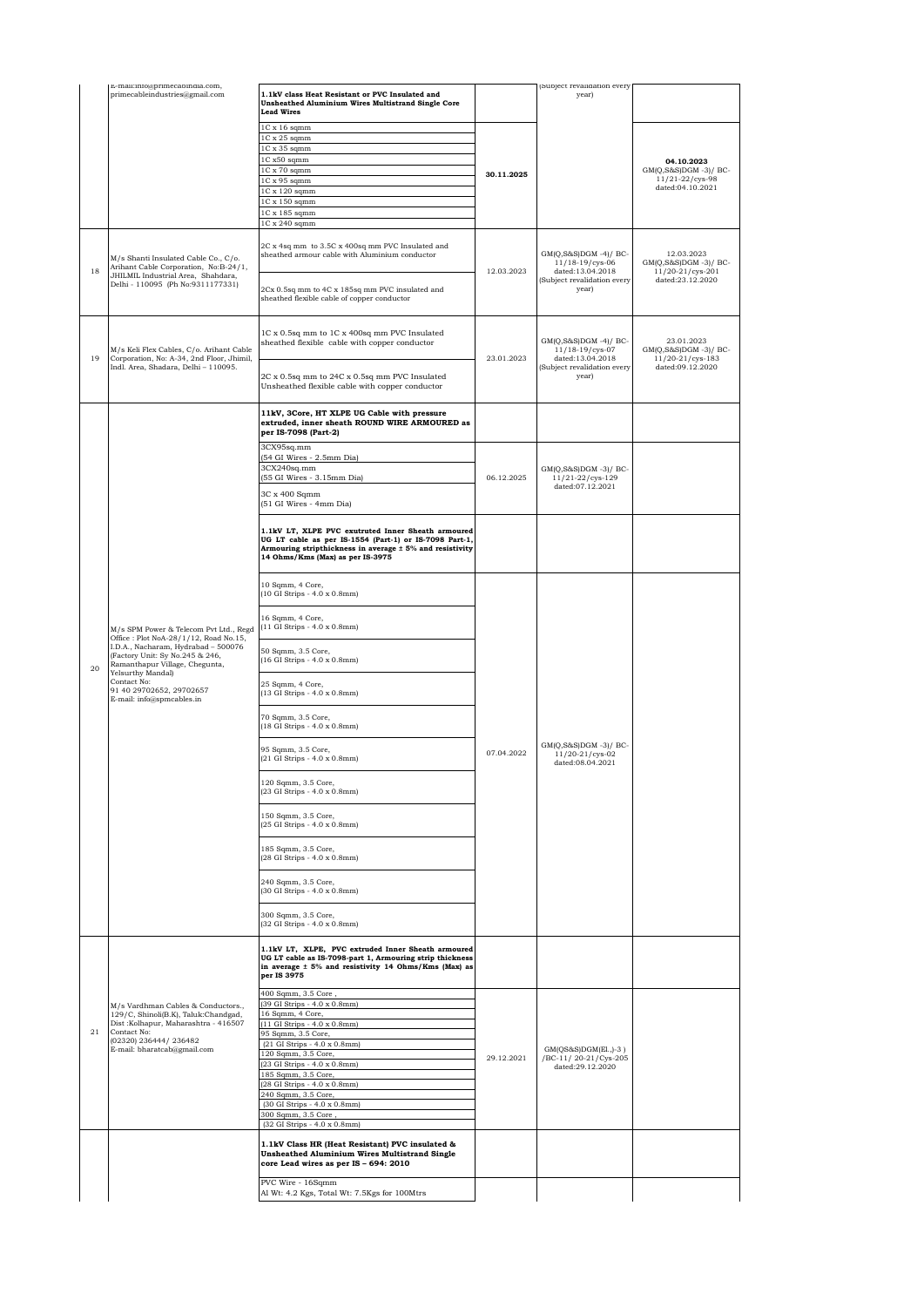|    |                                                                                                                                                                                                                                                                                                        | PVC Wire - 25Sqmm<br>Al Wt: 6.7 Kgs, Total Wt: 11.5Kgs for 100Mtrs                                                                                                                                                         |            |                                                                   |                                                          |
|----|--------------------------------------------------------------------------------------------------------------------------------------------------------------------------------------------------------------------------------------------------------------------------------------------------------|----------------------------------------------------------------------------------------------------------------------------------------------------------------------------------------------------------------------------|------------|-------------------------------------------------------------------|----------------------------------------------------------|
|    |                                                                                                                                                                                                                                                                                                        | PVC Wire - 50Sqmm<br>Al Wt: 13.8 Kgs, Total Wt: 22 Kgs for 100Mtrs                                                                                                                                                         | 22.01.2026 | GM(QS&S)/DGM-3/BC-<br>11/20-21/CYS-229<br>dtd:22.01.2021          |                                                          |
|    |                                                                                                                                                                                                                                                                                                        | PVC Wire - 95Sqmm<br>Al Wt: 25 Kgs, Total Wt: 36Kgs for 100Mtrs                                                                                                                                                            |            |                                                                   |                                                          |
|    |                                                                                                                                                                                                                                                                                                        | PVC Wire - 120Sqmm<br>Al Wt: 32 Kgs, Total Wt: 45.5Kgs for 100Mtrs                                                                                                                                                         |            |                                                                   |                                                          |
|    |                                                                                                                                                                                                                                                                                                        | PVC Wire - 185Sqmm<br>Al Wt: 49 Kgs, Total Wt: 68Kgs for 100Mtrs                                                                                                                                                           |            |                                                                   |                                                          |
|    |                                                                                                                                                                                                                                                                                                        | PVC Wire - 240Sqmm<br>Al Wt: 63.5 Kgs, Total Wt: 87Kgs for 100Mtrs                                                                                                                                                         |            |                                                                   |                                                          |
|    |                                                                                                                                                                                                                                                                                                        | 1.1kV Class HR (Heat Resistant) PVC<br>Insulated, Copper Control cables as per IS-554 (Part-<br>1)                                                                                                                         |            |                                                                   |                                                          |
|    |                                                                                                                                                                                                                                                                                                        | 2Core, 2.5Sqmm,<br>18 No GI Wires (1.4mm)                                                                                                                                                                                  |            |                                                                   |                                                          |
|    |                                                                                                                                                                                                                                                                                                        | 4Core, 2.5Sqmm,<br>21 No GI Wires (1.4mm)                                                                                                                                                                                  |            |                                                                   |                                                          |
|    |                                                                                                                                                                                                                                                                                                        | 4Core, 6Sqmm,<br>25 No GI Wires (1.6mm)                                                                                                                                                                                    | 22.01.2026 | GM(QS&S)/DGM-3/BC-<br>11/20-21/CYS-229<br>dtd:22.01.2021          |                                                          |
| 22 | M/s SBEE Cables (India), Ltd, No:29,<br>J.C.W Industrial esteate Kanakapura<br>Road, B'lore-64 (Ph No: 080-26662172,<br>26860166)                                                                                                                                                                      | 4 Core, 10Sqmm,<br>28 No GI Wires (1.6mm                                                                                                                                                                                   |            |                                                                   |                                                          |
|    |                                                                                                                                                                                                                                                                                                        | 19Core, 2.5Sqmm,<br>36 No GI Wires (1.6mm)                                                                                                                                                                                 |            |                                                                   |                                                          |
|    |                                                                                                                                                                                                                                                                                                        | 1.1kV LT, Heat resistant PVC insulated, PVC<br>extruded Inner Seath armoured UG LT cable as per                                                                                                                            |            |                                                                   |                                                          |
|    |                                                                                                                                                                                                                                                                                                        | IS-1554 (Part-1) or IS-7098 Part-1,<br>50Sqmm, 3.5 Core,<br>(16 GI Strips - 4.0 x 0.8mm)                                                                                                                                   |            |                                                                   |                                                          |
|    |                                                                                                                                                                                                                                                                                                        | 16Sqmm, 4Core,<br>(11 GI Strips - 4.0 x 0.8mm)                                                                                                                                                                             | 22.01.2026 | GM(QS&S)/DGM-3/BC-<br>11/20-21/CYS-229                            |                                                          |
|    |                                                                                                                                                                                                                                                                                                        | 25Sqmm, 4Core,<br>(13 GI Strips - 4.0 x 0.8mm)                                                                                                                                                                             |            | dtd:22.01.2021                                                    |                                                          |
|    |                                                                                                                                                                                                                                                                                                        | 1.1kV LT, XLPE Copper/Aluminium UG cable IS-<br>7098 Part - 1                                                                                                                                                              |            |                                                                   |                                                          |
|    |                                                                                                                                                                                                                                                                                                        | 50Sqmm, 3.5 Core, (16 GI Strips - 4.0 x 0.8mm)                                                                                                                                                                             |            |                                                                   |                                                          |
|    |                                                                                                                                                                                                                                                                                                        | 70Sqmm, 3.5 Core, (18 GI Strips - 4.0 x 0.8mm)                                                                                                                                                                             |            |                                                                   |                                                          |
|    |                                                                                                                                                                                                                                                                                                        | 95Sqmm, 3.5 Core, (21 GI Strips - 4.0 x 0.8mm)                                                                                                                                                                             |            |                                                                   |                                                          |
|    |                                                                                                                                                                                                                                                                                                        | 185Sqmm, 3.5 Core, (28 GI Strips - 4.0 x 0.8mm)                                                                                                                                                                            | 22.01.2026 | GM(QS&S)/DGM-3/BC-<br>11/20-21/CYS-229<br>dtd:22.01.2021          |                                                          |
|    |                                                                                                                                                                                                                                                                                                        | 240Sqmm, 3.5 Core, (30 GI Strips - 4.0 x 0.8mm)                                                                                                                                                                            |            |                                                                   |                                                          |
|    |                                                                                                                                                                                                                                                                                                        | 400Sqmm, 3.5 Core, (39 GI Strips - 4.0 x 0.8mm)                                                                                                                                                                            |            |                                                                   |                                                          |
|    |                                                                                                                                                                                                                                                                                                        | 16Sqmm, 4 Core, (11 GI Strips - 4.0 x 0.8mm)                                                                                                                                                                               |            |                                                                   |                                                          |
|    |                                                                                                                                                                                                                                                                                                        | 11kV, 3Core, HT XLPE UG Cable with pressure<br>extruded, inner sheath ROUND WIRE ARMOURED as<br>per IS-7098 (Part-2)                                                                                                       | 19.08.2024 | GM(Q,S&S)DGM -3)/BC-<br>$11/19 - 20/cys - 95$<br>dated:23.08.2019 | 19.12.2022<br>$GM(Q,S&S)DGM -3)/BC-$<br>11/20-21/cys-193 |
|    |                                                                                                                                                                                                                                                                                                        | (54 GI Wires - 2.5mm Dia)<br>(55 GI Wires - 3.15mm Dia)<br>(51 GI Wires - 4mm Dia)                                                                                                                                         |            | (subject to<br>revalidation every year)                           | dated:21.12.2020                                         |
|    |                                                                                                                                                                                                                                                                                                        | 1.1kV class HR (Heat Resistant) PVC Insulated &<br>Sheathed Aluminium Single Core Wires as IS- 694:2010                                                                                                                    |            |                                                                   |                                                          |
|    | M/s RR Kabel Limited,<br>Survey No: 202/1, 202/2, 203                                                                                                                                                                                                                                                  | $2.5$ sq mm                                                                                                                                                                                                                |            |                                                                   |                                                          |
| 23 | & 327/3,<br>P.O. Village Waghodia, khanda Road, Tal.<br>Waghodia - 391760 Dist. Vadodara<br>Contact No:<br>91-80-41250079/40902221                                                                                                                                                                     | 1.1kV LT, XLPE Insulated, PVC Extruded Inner Sheath<br>amoured UG LT cable as per IS-1551 (Part -1) or IS -<br>7098 Part -1, Armouring Strip, thickness in average ± 5%<br>resistivity 14ohm/kms (Max) as pere IS - 3975   | 29.07.2022 | $GM(QS&S)/DGM-3/BC-$<br>11/21-22/CYS-50<br>dtd:29.07.2021         |                                                          |
|    | E-mail: bengaluru.rrkabel@rrglobal.com                                                                                                                                                                                                                                                                 | 50 Sqmm, 4 Core,<br>(17 GI Strips - 4.0 x 0.8mm)                                                                                                                                                                           |            |                                                                   |                                                          |
|    |                                                                                                                                                                                                                                                                                                        | 240 Sqmm, 3.5 Core,<br>(30 GI Strips - 4.0 x 0.8mm)                                                                                                                                                                        |            |                                                                   |                                                          |
|    |                                                                                                                                                                                                                                                                                                        | 1.1kV LT, XLPE Insulated, PVC Extruded Inner Sheathed<br>amoured UG LT cable as per IS-1551 (Part -1) or IS - 7098<br>Part -1, Armouring Strip, thickness in average ± 5%<br>resistivity 14ohm/kms (Max) as pere IS - 3975 |            |                                                                   |                                                          |
| 24 | M/s Bonton Cables India Pvt Ltd<br>Registered Office:<br>Epitome Building No:05,<br>18th Floor, Tower -B, DLF Cyber City,<br>Gurugram - 122001 (HR)<br>Factory Unit:<br>(Unit-II), A-6 (A), Kaharani Industrial<br>area, Bhiwadi-301019 (Rajasthan)<br>Contact No:<br>8130299032,8130299001,8130299003 | 120Sq mm, 3.5 Core,<br>(23 GI Strips - 4.0 x 0.8mm)                                                                                                                                                                        |            |                                                                   |                                                          |
|    |                                                                                                                                                                                                                                                                                                        | 185Sq mm, 3.5 Core,<br>(28 GI Strips - 4.0 x 0.8mm)                                                                                                                                                                        | 29.07.2022 | GM(QS&S)/DGM-3/BC-<br>11/21-22/CYS-51<br>dtd:29.07.2021           |                                                          |
|    |                                                                                                                                                                                                                                                                                                        | 240Sq mm, 3.5 Core,<br>(30 GI Strips - 4.0 x 0.8mm)                                                                                                                                                                        |            |                                                                   |                                                          |
|    |                                                                                                                                                                                                                                                                                                        | 1.1kV LT, XLPE Insulated, PVC Extruded Inner Sheathed<br>amoured UG LT cable as per IS-1554 (Part -1) or IS -<br>7098 Part -1, Armouring Strip, thickness in average ± 5%<br>resistivity 14ohm/kms (Max) as per IS - 3975  |            |                                                                   |                                                          |
|    | M/s Vikas Cable Company, No.13,<br>Holdernur Delhi - 110088                                                                                                                                                                                                                                            | 50 Sqmm, 4 Core,<br>(17 GI Strips - 4.0 x 0.8mm)                                                                                                                                                                           |            |                                                                   |                                                          |
|    |                                                                                                                                                                                                                                                                                                        |                                                                                                                                                                                                                            |            |                                                                   |                                                          |